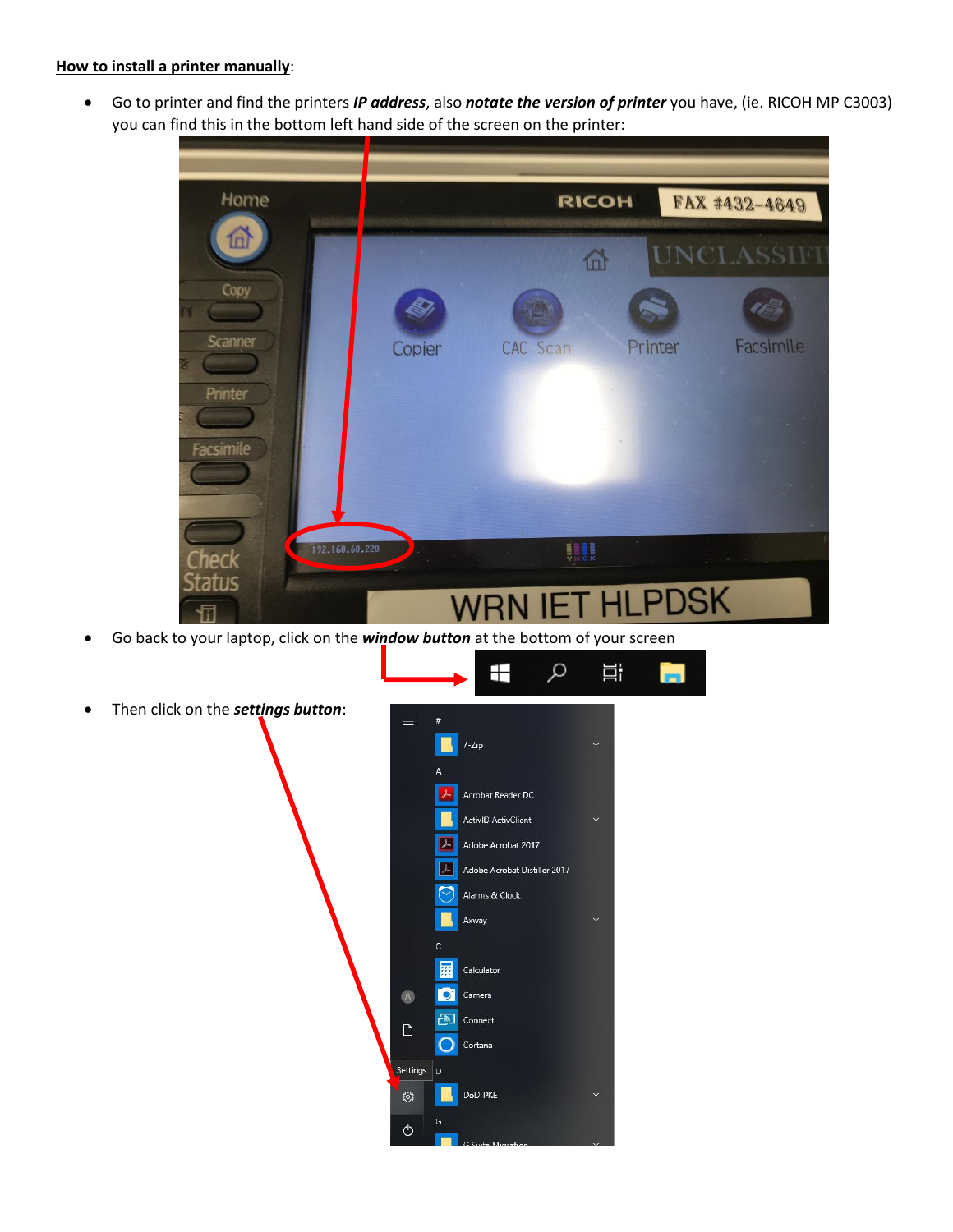This will bring up the "*Windows Settings*" page, from here click on "*Devices*"



This will bring up the "*Bluetooth & other devices*", select "*Printers & Scanners*".

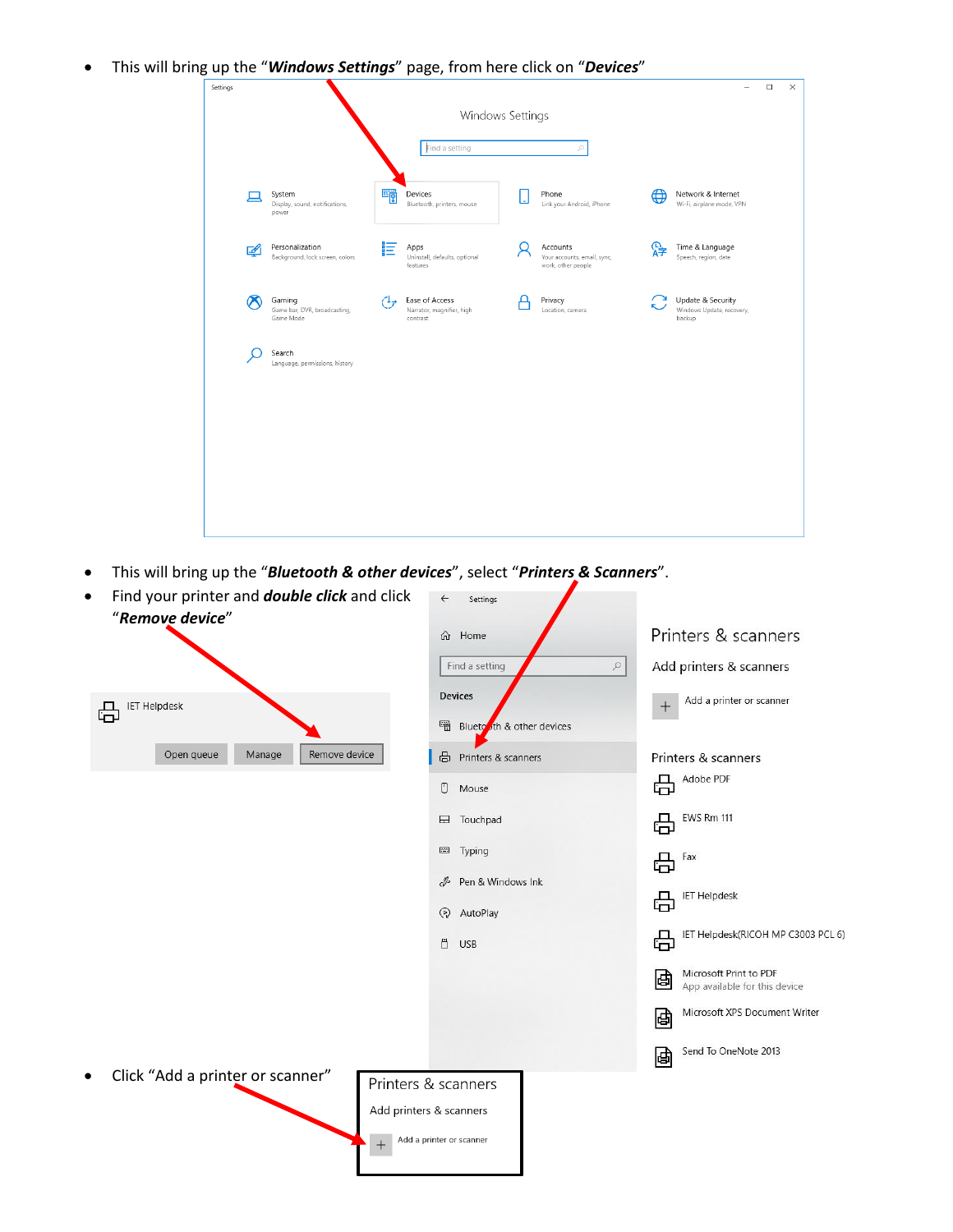At this point it will start "*Searching for printers and Scanners*" after it has cycled through, scroll down to the



On the next screen click on "*Add a printer using a TCP/IP address or hostname*", then select "*Next*"

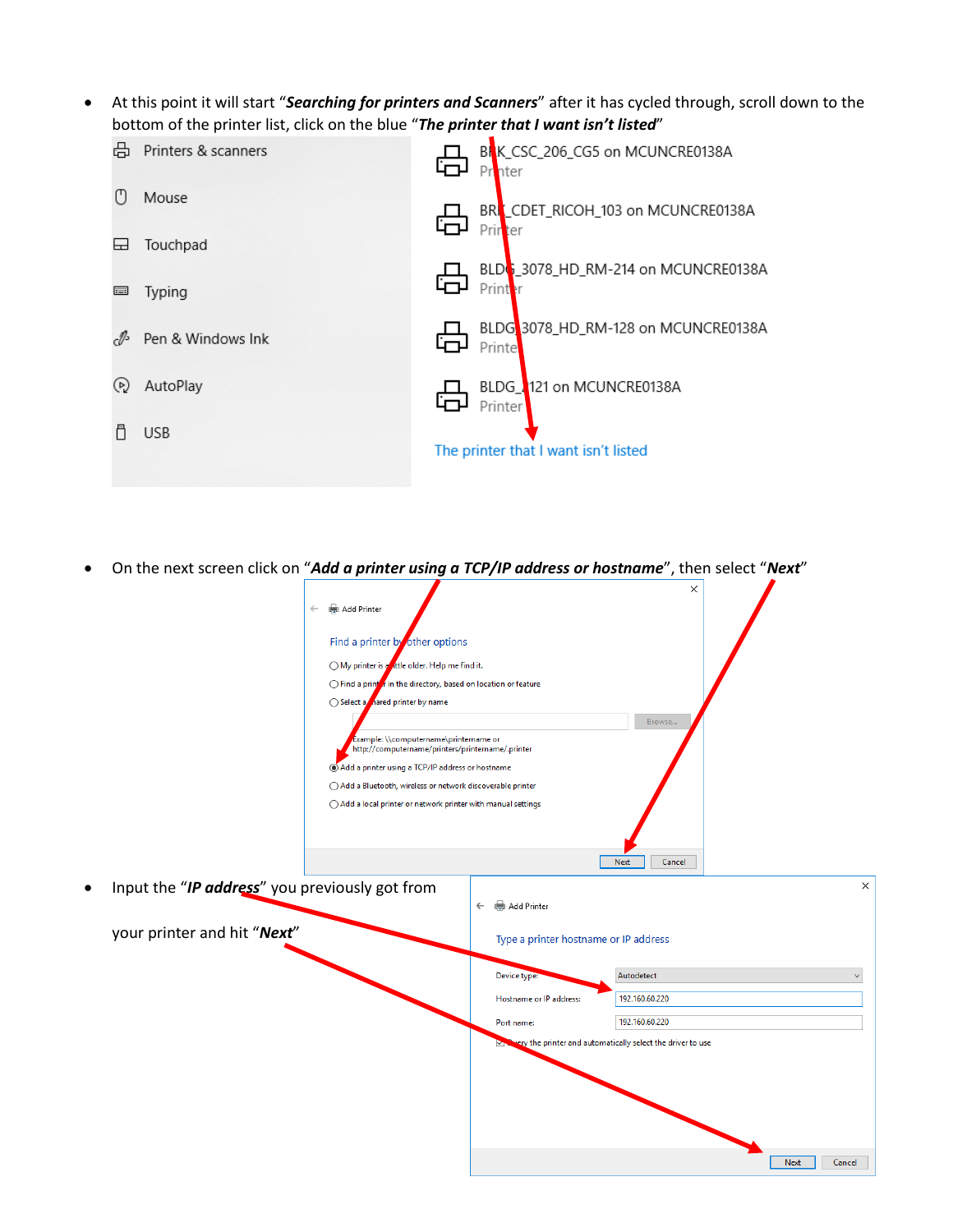This may take a few minutes while it is "*Detecting TCP/IP port*", so just let it cycle through.



Next you will see this screen, so leave as is and just hit "*Next*"

| Add Printer                                                                       |                                                                                                                                                                                                                                                                                                          | ×      |
|-----------------------------------------------------------------------------------|----------------------------------------------------------------------------------------------------------------------------------------------------------------------------------------------------------------------------------------------------------------------------------------------------------|--------|
|                                                                                   | Additional port information required                                                                                                                                                                                                                                                                     |        |
|                                                                                   | The device is not found on the network. Be sure that:                                                                                                                                                                                                                                                    |        |
| 1. The device is turned on.<br>2. The network is connected.<br>device type below. | 3. The device is properly configured.<br>4. The address on the previous page is correct.<br>If you think the address is not correct, click Back to return to the prewous page. Then correct the<br>address and perform another search on the network. If you are sure the address is correct, select the |        |
| Device Type                                                                       |                                                                                                                                                                                                                                                                                                          |        |
| Standard                                                                          |                                                                                                                                                                                                                                                                                                          |        |
| ○ Custom                                                                          | Settings                                                                                                                                                                                                                                                                                                 |        |
|                                                                                   | Next                                                                                                                                                                                                                                                                                                     | Cancel |

Another screen will pop up, it's just the "*Detecting the driver model…*", just let it complete

| Add Printer<br>$\leftarrow$                                                                           | $\times$ |
|-------------------------------------------------------------------------------------------------------|----------|
|                                                                                                       |          |
| Detecting the driver model                                                                            |          |
|                                                                                                       |          |
| Windows is communicating with the printer and will<br>automatically detect the printer driver to use. |          |
|                                                                                                       |          |
|                                                                                                       |          |
|                                                                                                       |          |
|                                                                                                       |          |
|                                                                                                       |          |
| Next<br>Cancel                                                                                        |          |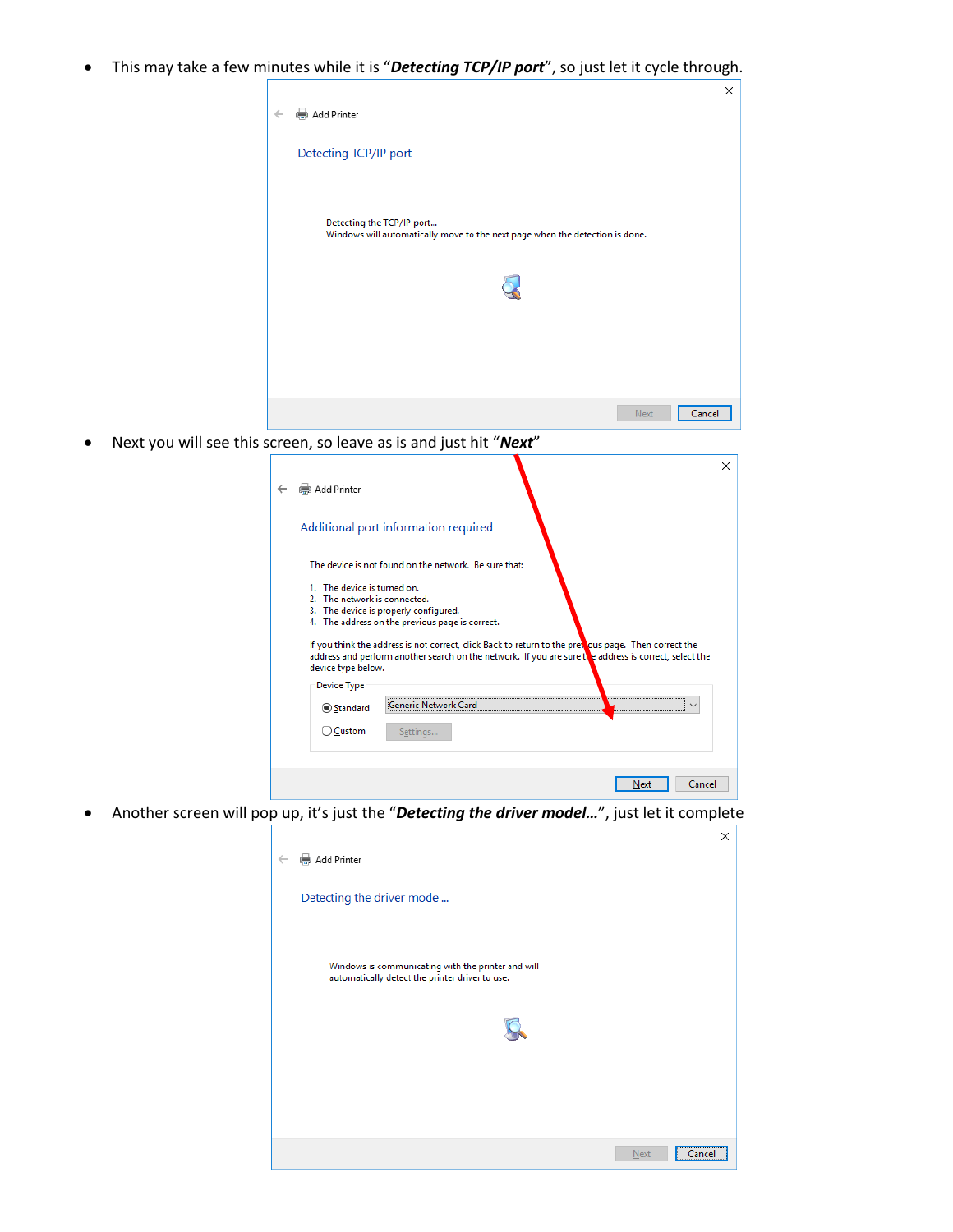The next screen will appear "*Install the printer driver*", select your Manufacturer most cases "*RICOH*" and then you will be required to select which printer which is *the version* we had you note in the beginning and then hit "*Next*"

| Add Printer<br>$\leftarrow$                                                                 | $\times$ |
|---------------------------------------------------------------------------------------------|----------|
| Install the printer driver                                                                  |          |
| Choose your printer from the lister rick Windows Update to set more models.<br>$\mathbb{S}$ |          |
| To install the driver from a installation CD, click Have Disk.                              |          |
|                                                                                             |          |
| $\wedge$<br>Manufacturer<br><b>Printers</b>                                                 |          |
| RICOH Class Driver<br>OKI                                                                   |          |
| RICOH MP C3003 PCL 6<br><b>RICOH</b>                                                        |          |
| RICOH MP C3503 PCL 6<br>Samsung                                                             |          |
| RICOH MP C4503 PCL 6<br>Savin<br>v                                                          |          |
| <b>TOCLUDA</b><br><b>DICOU LA AD CEEDD DCL E</b>                                            |          |
| Have Disk<br><b>Windows Update</b><br>This driver is digitally signed.<br>Q                 |          |
| Tell me why driver signing is important                                                     |          |
|                                                                                             |          |

For the next screen leave it as "*Use the driver that is currently installed (recommended)*" and hit "*Next*"

| Add Pinter<br>$\leftarrow$                                                                                               | $\times$       |
|--------------------------------------------------------------------------------------------------------------------------|----------------|
| Which version of the driver do you want to use?<br>Windows detected that a driver is already installed for this printer. |                |
| Use the driver that is currently installed (recommended)                                                                 |                |
| $\bigcirc$ Replace the current driver                                                                                    |                |
|                                                                                                                          |                |
|                                                                                                                          | Next<br>Cancel |

 The next screen will be "*Type a printer name*", here you can put whatever name you would like to call it for easy recall, then "*Next*"

| <b>NEXL</b> |                                                                      |   |
|-------------|----------------------------------------------------------------------|---|
|             | Add Printer<br>$\leftarrow$                                          | X |
|             | Type a printer name                                                  |   |
|             | Printe, same:<br><b>MCU IT Printer</b>                               |   |
|             | This printer will be installed with the RICOH MP C3003 PCL 6 driver. |   |
|             |                                                                      |   |
|             |                                                                      |   |
|             |                                                                      |   |
|             |                                                                      |   |
|             | Cancel<br>Next                                                       |   |
|             |                                                                      |   |